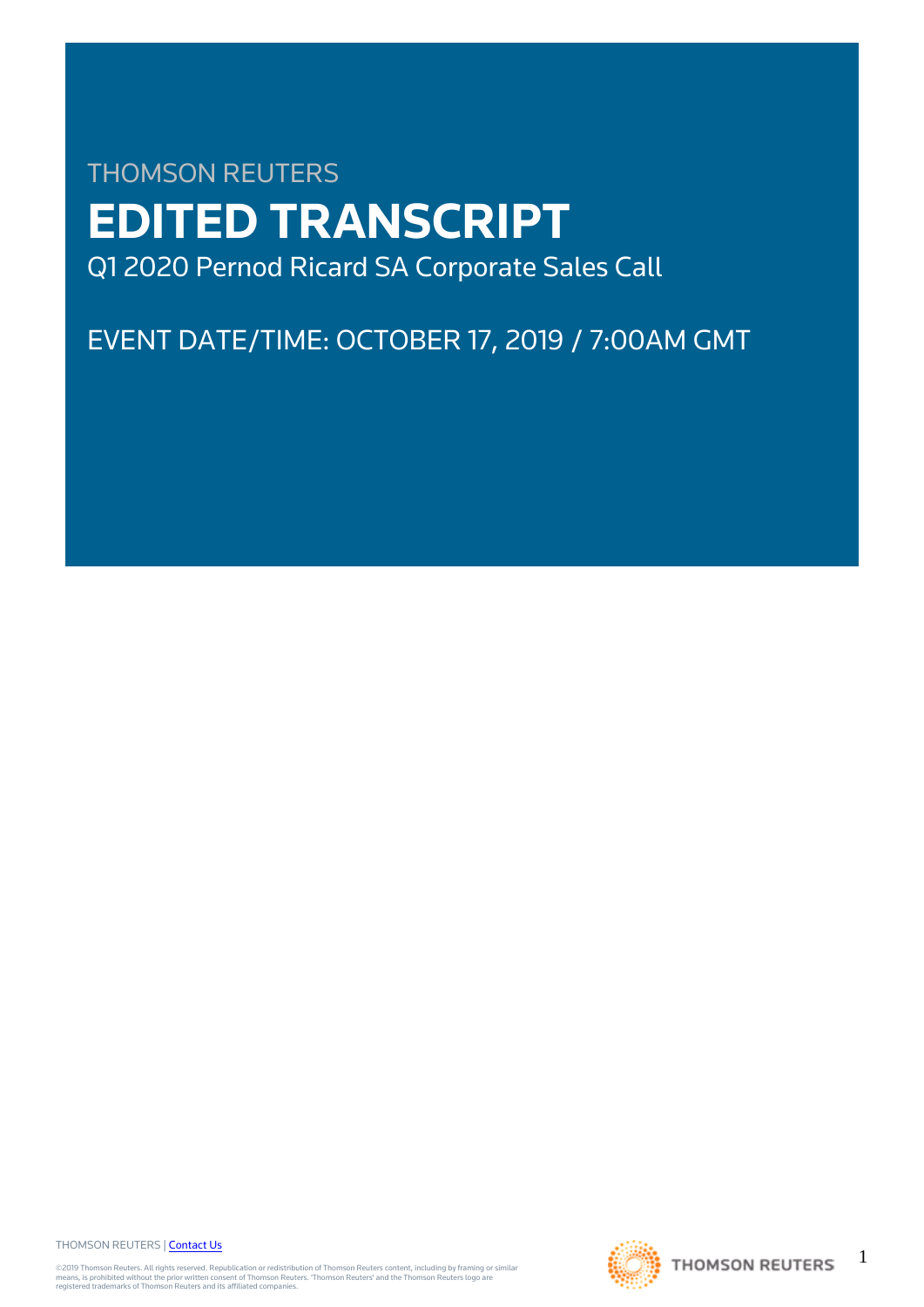#### **CORPORATE PARTICIPANTS**

**Hélène de Tissot** Pernod Ricard SA - Member of Executive Board and MD of Finance, IT & Operations **Julia Massies** Pernod Ricard SA - VP of Financial Communication & IR

#### **CONFERENCE CALL PARTICIPANTS**

**Andrea Pistacchi** Deutsche Bank AG, Research Division - Research Analyst **Chris Pitcher** Redburn (Europe) Limited, Research Division - Partner of Beverages Research **Edward Brampton Mundy** Jefferies LLC, Research Division - Equity Analyst **Ewan Mitchell** Barclays Bank PLC, Research Division - Research Analyst **Marion Boucheron** MainFirst Bank AG, Research Division - Research Analyst **Sanjeet Aujla** Crédit Suisse AG, Research Division - European Beverages Analyst **Trevor J. Stirling** Sanford C. Bernstein & Co., LLC., Research Division - Senior Analyst

#### **PRESENTATION**

#### **Operator**

Ladies and gentlemen, thank you for standing by, and welcome to the first quarter 2020 sales. (Operator Instructions) I must advise you that this conference is being recorded today, Thursday, the 17th of October 2019.

And now I would like to hand the conference over one of your speakers today, the VP of Financial Communication and Investor Relations, Julia Massies. Please go ahead.

#### **Julia Massies Pernod Ricard SA - VP of Financial Communication & IR**

Good morning, ladies and gentlemen, and welcome to our first quarter sales call. As said, we'll go through a brief presentation and then give you a chance for some questions. We're hosted this morning by Hélène de Tissot, our Finance, IT and Operations Director. Hélène, over to you.

#### **Hélène de Tissot Pernod Ricard SA - Member of Executive Board and MD of Finance, IT & Operations**

Thank you, Julia. Good morning, everyone. So let's start with this Q1 sales performance. The organic sales growth is plus 1.3% for this quarter, plus 4% reported sales. So -- and this is a moderate growth which is in line with our expectation on a very high basis of comparison. As a reminder, last year, the group was plus 10.4% for the first quarter.

So if I may, I will go through the key markets first and then we move to the brands. So start with our #1 market, the U.S. So this is a good start in the U.S., plus 6%, thanks in particular to innovation, and this has brought some advanced shipments in that quarter performance.

Moving to China and India, a good growth, plus 6% for China, plus 3% for India, on the very high basis of comparison. Global Travel Retail is in -- declined by 6%, following a very strong Q1 last year, with double-digit growth in Q1 fiscal year '19. And we have a good growth in Europe, plus 3%, thanks to strong sales in Eastern Europe and return to growth in Western Europe.

So moving to the brands. Strategic International Brands are growing by 3% for this first quarter with a growth moderation which is due to the high basis of comparison we had, especially on Martell and Scotch last year, but an acceleration of Jameson in this first quarter, but as well Beefeater, Malibu and Havana Club. So Strategic Local Brands, plus 2%, with a softer growth due to a very high Q1 last year for Seagram's Indian whiskies.

Specialty Brands, which is the new category in our House of Brands that we started communicating about in the H1 last year, is performing well, plus 15%, a very dynamic performance, particularly for Lillet, Monkey 47 but as well our agave portfolio with Del Maguey and Altos.

Strategic Wines, minus 2%, which is a modest decline linked to the continued implementation of our value strategy on Jacob's Creek, mainly in the U.K. Pricing is positive, plus 2%, on Strategic brands.

#### THOMSON REUTERS | [Contact Us](https://my.thomsonreuters.com/ContactUsNew)

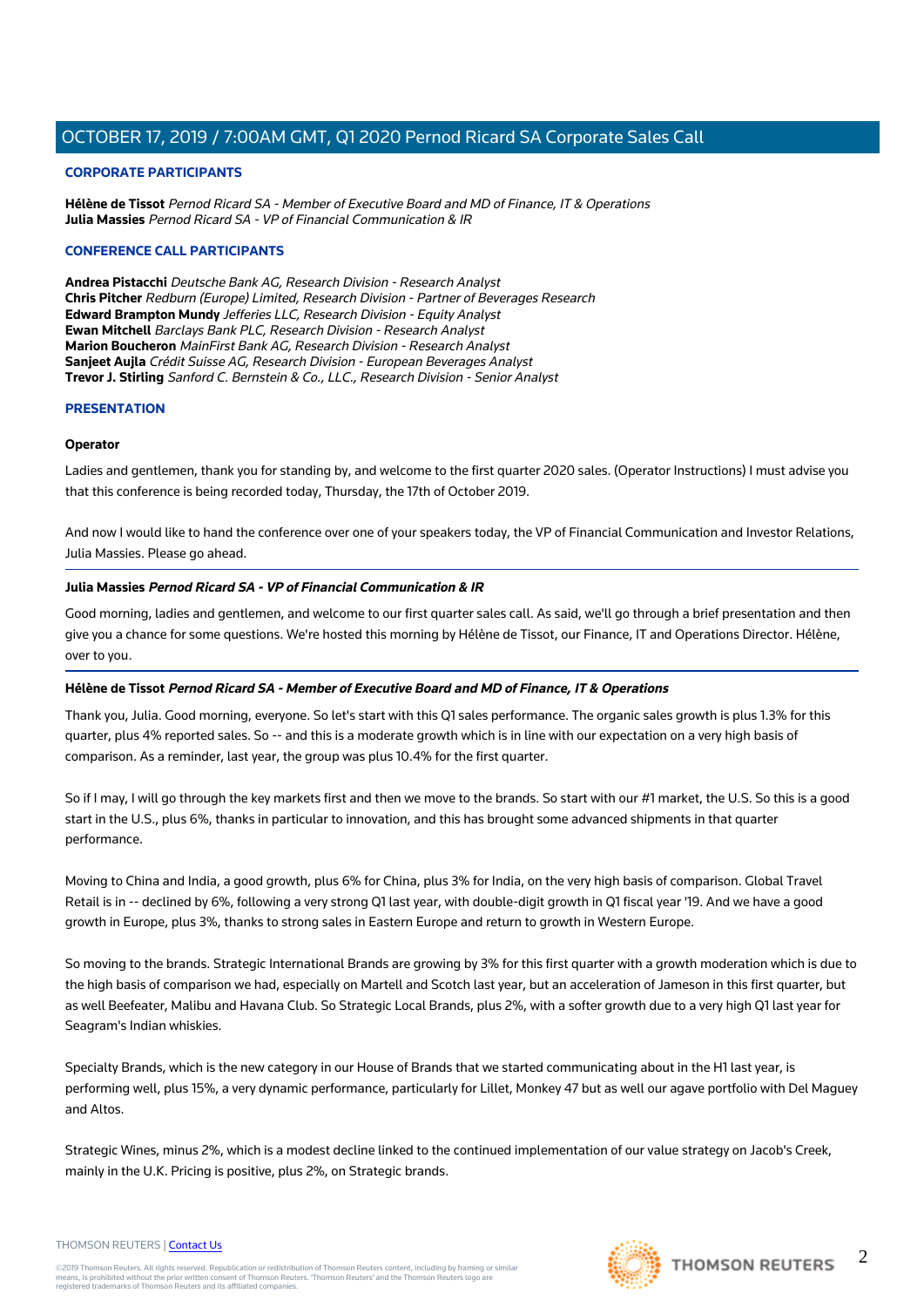So let me now deep dive into the key markets. So U.S.A., plus 6%, as I mentioned, it's in a good start. Jameson, which is our star brand, is in strong growth with the dynamic development of Black Barrel. We have as well continued dynamism on our growth relays, in particular The Glenlivet, which is driven by Founder's Reserve and the launch of The Glenlivet 14 Years Old. Talking about our bastion now, solid growth for Malibu and Kahlúa, but Absolut is still in decline despite promising launch of Absolut Juice.

I'll take the opportunity of talking about the U.S. to mention the add of the new American whiskey to our -- as well new American whiskey portfolio with the completion of the Castle Brands acquisition and of the Jefferson acquisition as far as American whiskey are concerned since the 9th of October. Trade tariffs are going to be applied as soon as tomorrow to the single malt Scotch and Spanish wine.

Global Travel Retail, I mentioned it, minus 6%, and this is mainly due to a high basis of comparison but as well some promotional phasing in Europe. And we have a very strong price/mix in Global Travel Retail in this period.

Moving to China. So good growth, plus 6%, versus a very high comparable basis, plus 27% last year. So overall, good growth despite some softer on-trade environment.

Martell, strong pricing impact in this performance as it -- as I'm sure you remember, we increased our price by 5% last February, so we had the effect, the full impact of that in the Q1 performance, with softer volumes which is perfectly in line with our midterm strategy in terms of sustainable inventory management.

Chivas is in decline due to the challenging on-trade environment. We continue as well to have a very dynamic development of growth relays, in particular with double-digit growth of Absolut and Ballantine's Finest.

Moving to India now. So good growth, plus 3% versus a very high plus 34% last year. There is some softening macroeconomic environment happening in India, and we had as well some impact of very severe flooding in the Q1. Seagram Indian whiskies are driven by dynamic growth of Imperial Blue. And we have as well continued strong double-digit growth from our Strategic International Brands and from Jacob's Creek.

So moving now to the other key markets. Europe, so France is growing by 3%. This is due to promotional phasing in a market which stays difficult. You have Nielsen volume indication in our presentation of minus 3%. Having said that, Absolut is again in the double-digit growth in France. Spain is stable with Gin portfolio, mainly Beefeater and Seagram Gins that are now gaining share.

U.K., minus 1%, with a very strong dynamism in Gin, offset by the value strategy of Jacob's Creek I was mentioning before. So we are continuing to gain share in that market. Germany, strong growth, thanks mainly to Lillet, Havana Club and Absolut, with strong pricing as well. Russia, we mentioned Eastern Europe a bit before. Russia is in as well a strong continued double-digit growth driven by Strategic International Brands, in particular whiskeys and Martell.

Moving to Americas. So Canada is in decline. It's mainly linked to phasing despite a double-digit growth of Jameson. Latin America, modest growth overall, with a strong dynamism in Brazil.

Asia-Rest of the World. So Japan, a continued strong growth in Japan, led by Chivas and Perrier-Jouët and a good price/mix. Korea, significant decline, with improving performance on Strategic International Brands, offset by the transfer of Imperial distribution to third party. And Africa/Middle East, plus 9%, driven mainly by strong growth in Turkey, Nigeria, West Africa and as well Angola.

So maybe let me now move to the outlook for the year -- for the full year. So in a particularly uncertain environment, Pernod Ricard expects to obviously continue the execution of our Transform & Accelerate strategic plan that we presented to you a few months ago, focusing on embedding dynamic growth and delivering operating leverage, obviously in line with our objective to maximize long-term value creation. We are as well going to be focusing on the implementation of the Reconquer project in France that we announced a few days ago with the main objective to return to growth in medium term in that country.

We expect dynamic sales growth to continue, albeit growth rates will moderate versus fiscal year '19 in India and China, which is fully



#### THOMSON REUTERS | [Contact Us](https://my.thomsonreuters.com/ContactUsNew)

©2019 Thomson Reuters. All rights reserved. Republication or redistribution of Thomson Reuters content, including by framing or similar<br>means, is prohibited without the prior written consent of Thomson Reuters. "Thomson Re

3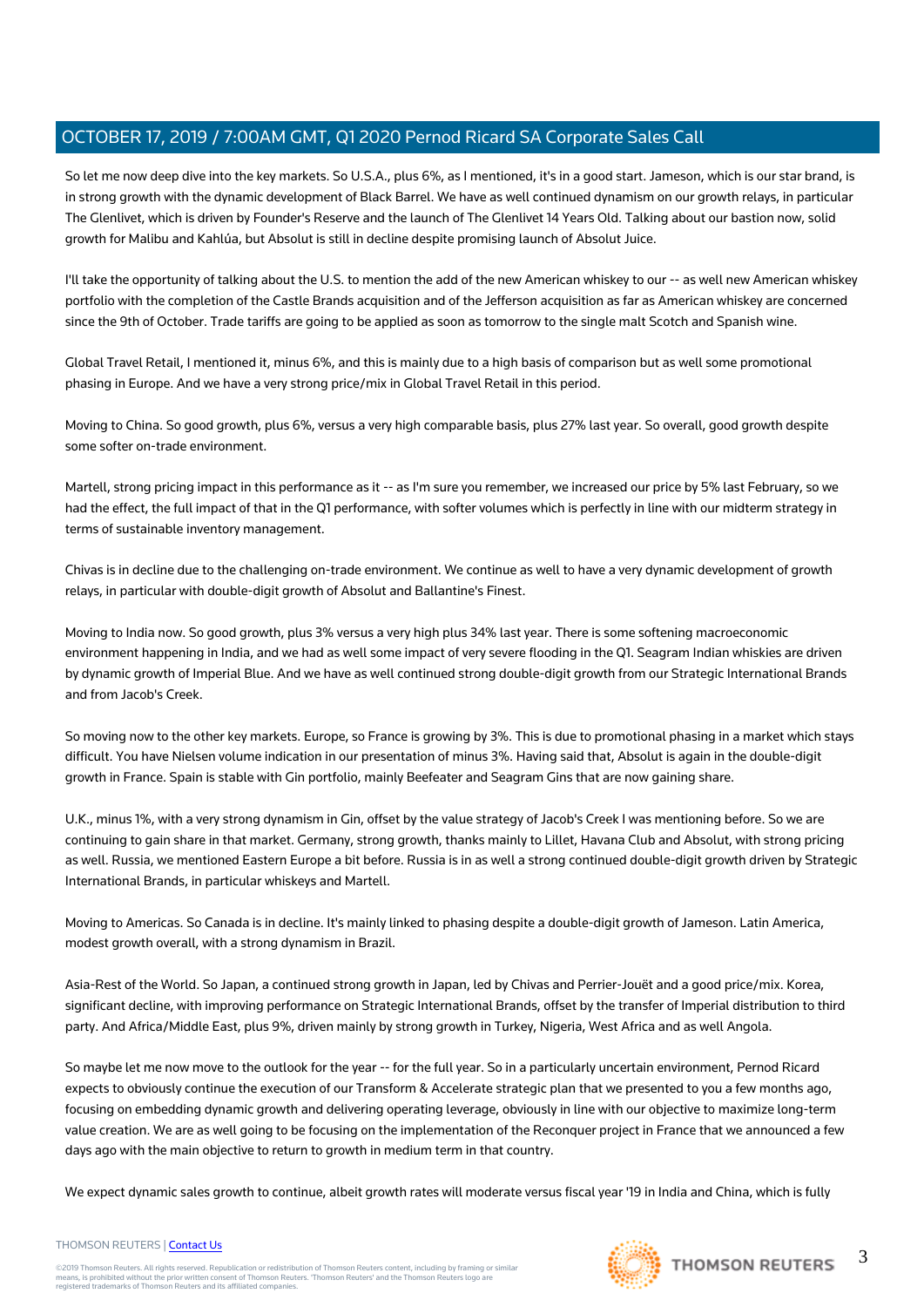consistent with our strategic plan assumption. We expect as well a dynamism in the U.S. following the inventory optimization we implement last year and with as well the integration of the new American whiskey portfolio I was mentioning before.

As mentioned as well in our full year communication, we're going to keep invest and increase our investments behind strategic investments, meaning key CapEx and strategic inventory priorities. We are starting our share buyback program from tomorrow, and you have some more details on the execution of that first tranche in the presentation. And we expect a significantly positive FX impact on our profit from recurring operation. So we are confirming our guidance for the year, which is an organic growth in profit from recurring operation between plus 5% and plus 7%.

#### **Julia Massies Pernod Ricard SA - VP of Financial Communication & IR**

Thank you very much. We will turn to your questions now, please.

#### **QUESTIONS AND ANSWERS**

#### **Operator**

(Operator Instructions) And the first question comes from the line of Simon Hales from Citi.

And the next question comes from the line -- from Edward -- sorry, from Edward Mundy.

#### **Edward Brampton Mundy Jefferies LLC, Research Division - Equity Analyst**

Three questions, please. Hi, can you hear me?

#### **Julia Massies Pernod Ricard SA - VP of Financial Communication & IR**

Yes, absolutely.

#### **Edward Brampton Mundy Jefferies LLC, Research Division - Equity Analyst**

So the first question is on Slide 5 on your outlook, which is unchanged, that third bullet, dynamic sales growth to continue in line with sort of medium term, does that imply that for the year, you're still comfortable with your medium-term expectations for both China and India of high single digits to low double digits for China and, I think, low double to mid-teen for India given that the first quarter was always going to be very, very tough given the very tough basis of comparison in those 2 markets? My first question.

The second question is on Global Travel Retail. I was wondering whether you're able to provide a bit more colour around the minus 6% by region.

And then the third question is on FX guidance where you're being slightly more, I think, optimistic. I mean your guiding now for a significant positive impact. I was wondering whether you're able to quantify what that might mean.

#### **Hélène de Tissot Pernod Ricard SA - Member of Executive Board and MD of Finance, IT & Operations**

Okay. Thank you very much. So I will start with your first question. So as you rightly mentioned, we are obviously cycling a very high comparable basis for this first Q1 and especially in China and India, which obviously was fully expected. So that's why this was as well mentioned in the full year communication in terms of what should be the outlook for fiscal year '20. So I would say absolutely no surprise on that.

Yes, we are comfortable that the midterm ambition we are having for those markets, and by the way, not only for those markets, but for China and India, are still very valid. This is obviously the whole focus of the Transform & Accelerate strategic plan, and we've been investing consistently in the past to deliver that type of ambition. So Q1, very, very high for those both markets, China and India. By the way, H1 as well is quite high in terms of comparable basis for those markets as well. And the soft Q1 was fully expected. So no change in terms of our ambition in those markets, and that's exactly what you mentioned.

If I may move now to Global Travel Retail, we don't give the figures by sub-region, I would say, because as you know, it's very volatile for





4

#### THOMSON REUTERS | [Contact Us](https://my.thomsonreuters.com/ContactUsNew)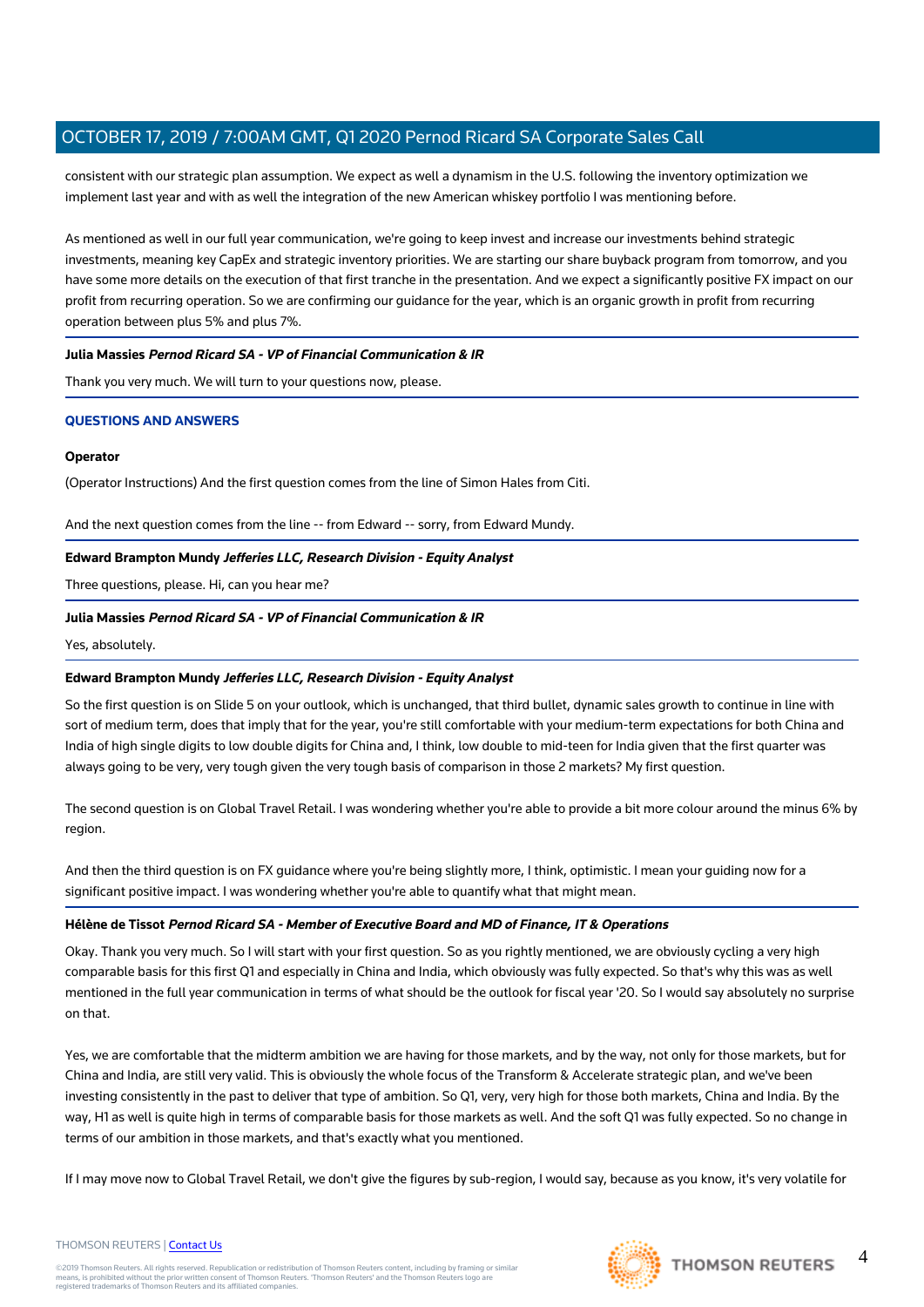our Travel Retail. And especially on a quarterly basis, I don't think it will be very meaningful. So this is mainly linked to the very high comparable basis that we had globally last year and as well some phasing in Europe.

FX guidance, well, I think obviously we have 3 months more than last time we talked about it, and there's already some positive impact in this first quarter, as you can see. We don't want to quantify it precisely right now. It's obviously starting the year, and there's lots of sensitivity linked to what could be the euro-U.S. dollar rate for the full year. But I'm sure you have all the information you need to make your own computation. If you refer to the sensitivity analysis that we gave at the time of the full year communication, knowing that the average rate last year was 1.14 for euro-U.S. dollar, so that should help. But it's fair to say that we assume currency, looking at the current euro-U.S. dollar rate, that the impact could be significantly positive for us.

#### **Operator**

And the next question comes from the line of Trevor Stirling from Bernstein.

#### **Trevor J. Stirling Sanford C. Bernstein & Co., LLC., Research Division - Senior Analyst**

Three questions on my side, please, Hélène. So in Asia, you talked about the China on-trade being slightly weaker, and I wonder if you can just give us a little bit more colour. Is that related to clampdown on corruption? Or is it underlying consumer trends?

In the Americas, U.S. was very strong, up 6%, but the region was only 2%. And I wondered if you can tell us what was the big drag on growth in the Americas.

And finally, on currency, you've given guidance based on the spot rates the 1st of October. Over the last couple of weeks, sterling has rallied strongly, which presumably will put some offset to that in terms of transactional FX on Scotch COGS. And I was wondering if you could just make any comment on how significant that could be.

#### **Hélène de Tissot Pernod Ricard SA - Member of Executive Board and MD of Finance, IT & Operations**

Okay. So maybe I'll just start by the final one on the FX and the impact on the sterling. I think we're not commenting especially on such a short period what would be the impact. So that's the only thing I can tell you, I'm sorry, at this time of the year.

Maybe I'll start now with your question on China. So it's fair to say, as we mentioned in the communication, that we have a softer on-trade environment in this first few months of the year. And this is mainly due to the recent closures that happened in the on-trade environment, mainly in the night outlets to be more specific. And this started late spring, to be fair, and it's leading in some cases to temporary closures of KTVs and as well some modern clubs have to close a bit earlier than they should, let's say. So this is the reason why we mentioned this softer on-trade environment, and this is as well impacting especially Chivas in this first quarter.

Moving to your question on Americas. So yes, it's plus 6% for the U.S., and Americas is plus 2%. There is, as we mentioned as well, some phasing impacting Canada in this first quarter, which is in decline due to that phasing. This as well, Travel Retail Americas, some phasing as well there, and LATAM is in modest growth. So that's how you get to the 2%.

#### **Operator**

And the next question comes from the line of Ewan Mitchell from Barclays.

#### **Ewan Mitchell Barclays Bank PLC, Research Division - Research Analyst**

I wonder if you could just talk through some kind of the depletion trends that you've seen in China in a bit more detail. I know you said the on-trade has been tough, but is that broadly in line with what we've been seeing? And then secondly, Hong Kong, has that affected Travel Retail? I know you said it's volatile, but is there something that we should be continuing to be aware of there?

#### **Hélène de Tissot Pernod Ricard SA - Member of Executive Board and MD of Finance, IT & Operations**

Yes. Thank you. So back to China, so the performance of, again, of plus 6% is a good one. Due to this very high comparable basis of plus 27%, so we were expecting this growth to moderate, and by the way, as we mentioned, not only for the first quarter but for the full year. And we believe the growth will moderate to be in line with our midterm ambition which is high single digit, low double digit for China.



THOMSON REUTERS | [Contact Us](https://my.thomsonreuters.com/ContactUsNew)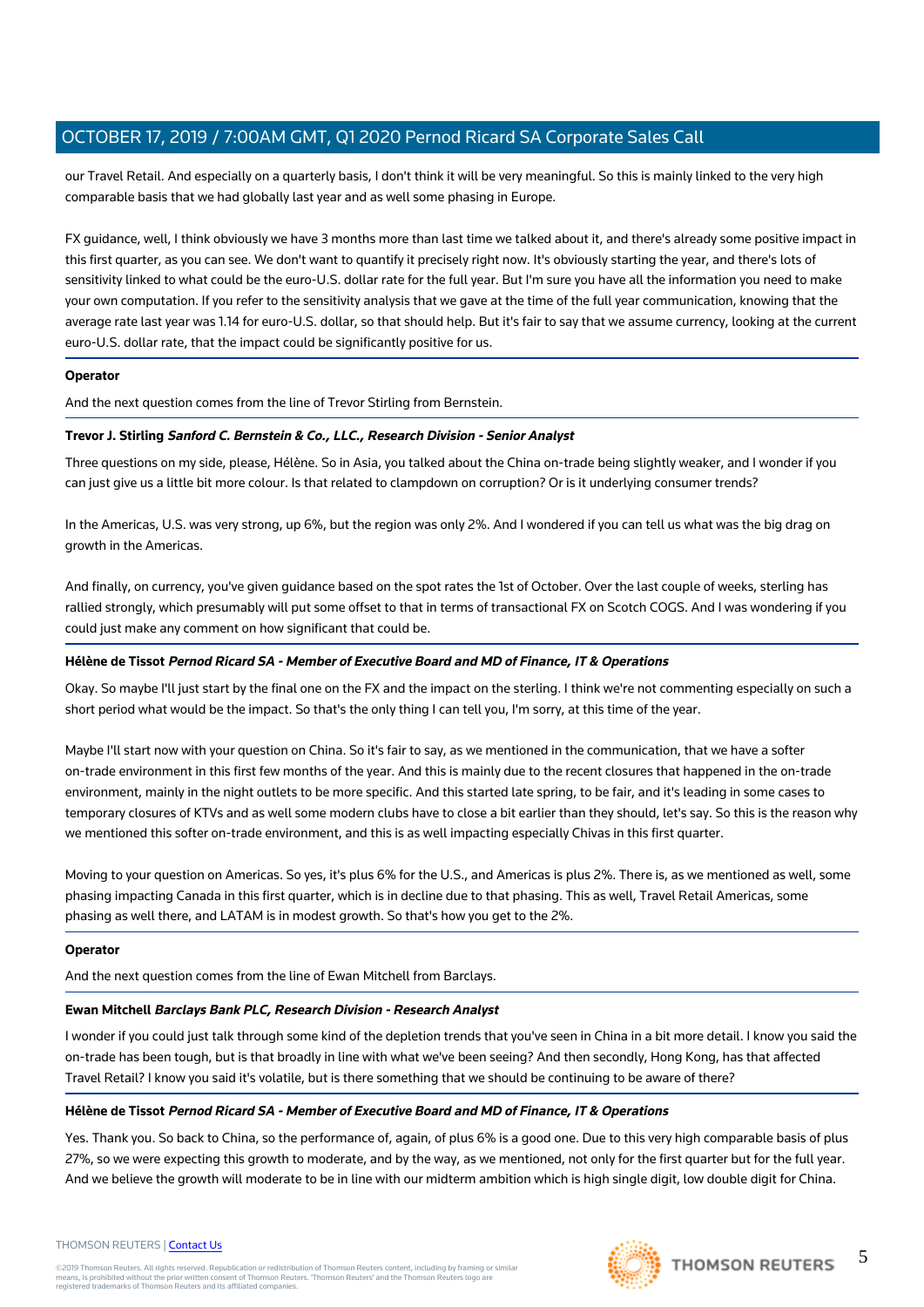So talking about depletion, I'm afraid I cannot tell you much more than what I've just said about on-trade because we don't have the Mid-Autumn Festival and Golden Week depletion so far. It's too early in the year. So I cannot comment those depletion trends.

Hong Kong. So Hong Kong, well, we have obviously a market -- a distribution company there, sorry. So we have some decline in the Hong Kong domestic market and as well some impact in Travel Retail, as we mentioned. I would say both are quite limited for us because we have -- I mean it's a small business for us, Hong Kong, from a domestic point of view, and Travel Retail is impacted especially because of the reduction of Chinese travelers, but it has a limited impact globally.

#### **Ewan Mitchell Barclays Bank PLC, Research Division - Research Analyst**

Okay. If I may, one more on Absolut in the U.S. Is this in line with what you're expecting post the launch of Juice? Or are you expecting an upturn from here? Could you just give a bit more colour on how you're seeing that go?

#### **Hélène de Tissot Pernod Ricard SA - Member of Executive Board and MD of Finance, IT & Operations**

Yes. Thank you. So I mean there are 2 things important to remember as far as Absolut in the U.S. is concerned: first, the launch of the new campaign, Planet Earth's Favourite Vodka, that has been launched end of April last year, so only 6 months ago, but which is strongly activated in the U.S.; and as well as you mentioned, the launch of Absolut Juice, which this one happened in July, so it's even more recent.

So the distribution is expanding. I would say the early signs of the launch are quite positive, and we're obviously monitoring the development of that launch. Maybe just to give you some more details, the distribution gains we are having in Absolut Juice are faster than Lime in the same period post launch. And as you know, probably Absolut Lime was a good success in the U.S. So it's still early days, and we are carefully monitoring the development of that launch.

#### **Operator**

And our next question comes from the line of Marion Boucheron from MainFirst.

#### **Marion Boucheron MainFirst Bank AG, Research Division - Research Analyst**

Just 2 questions for me, please. The first is on the several phasings you've seen, there were some positives, some negatives. So what will be in your view the -- a good underlying growth assumption for Q1? I mean did you see major changes in sellout trends also in some key markets? And the second question is on...

#### **Julia Massies Pernod Ricard SA - VP of Financial Communication & IR**

Marion, I'm sorry to interrupt you. We didn't hear the beginning of the question. Would you mind repeating? The line was blurred. We couldn't hear you. Sorry about that.

#### **Marion Boucheron MainFirst Bank AG, Research Division - Research Analyst**

Yes, sure. Sorry. It's about -- I mean there have been several phasing impact in Q1 and some technical. So I was just trying to get a better understanding of the underlying trends you've seen in some markets, and notably, on Travel Retail, I think last year you were up 6%. So if we strip out some effects, I mean are the -- is it still similar what you're seeing this year? I guess some -- if there were some changes in sellout trends in some markets could be a good strategy.

And then the second question is on France. So there was obviously some help in Q1. Now what's the underlying -- is the minus 3% from Nielsen, you mentioned, a good read of the underlying trends? Well, I think Q4 last year was probably much worse due to the Egalim law. So just trying to see what we should expect for the upcoming quarters there.

#### **Hélène de Tissot Pernod Ricard SA - Member of Executive Board and MD of Finance, IT & Operations**

Okay. Thank you. So I mean in terms of underlying trends, I think we already cover the key markets, talking about China and India. And maybe just to remind as well that in the U.S., the -- our expectation for the full year is fully consistent with our midterm ambition which is mid-single-digit growth. So nothing I can add to that.



## **THOMSON REUTERS**

6

#### THOMSON REUTERS | [Contact Us](https://my.thomsonreuters.com/ContactUsNew)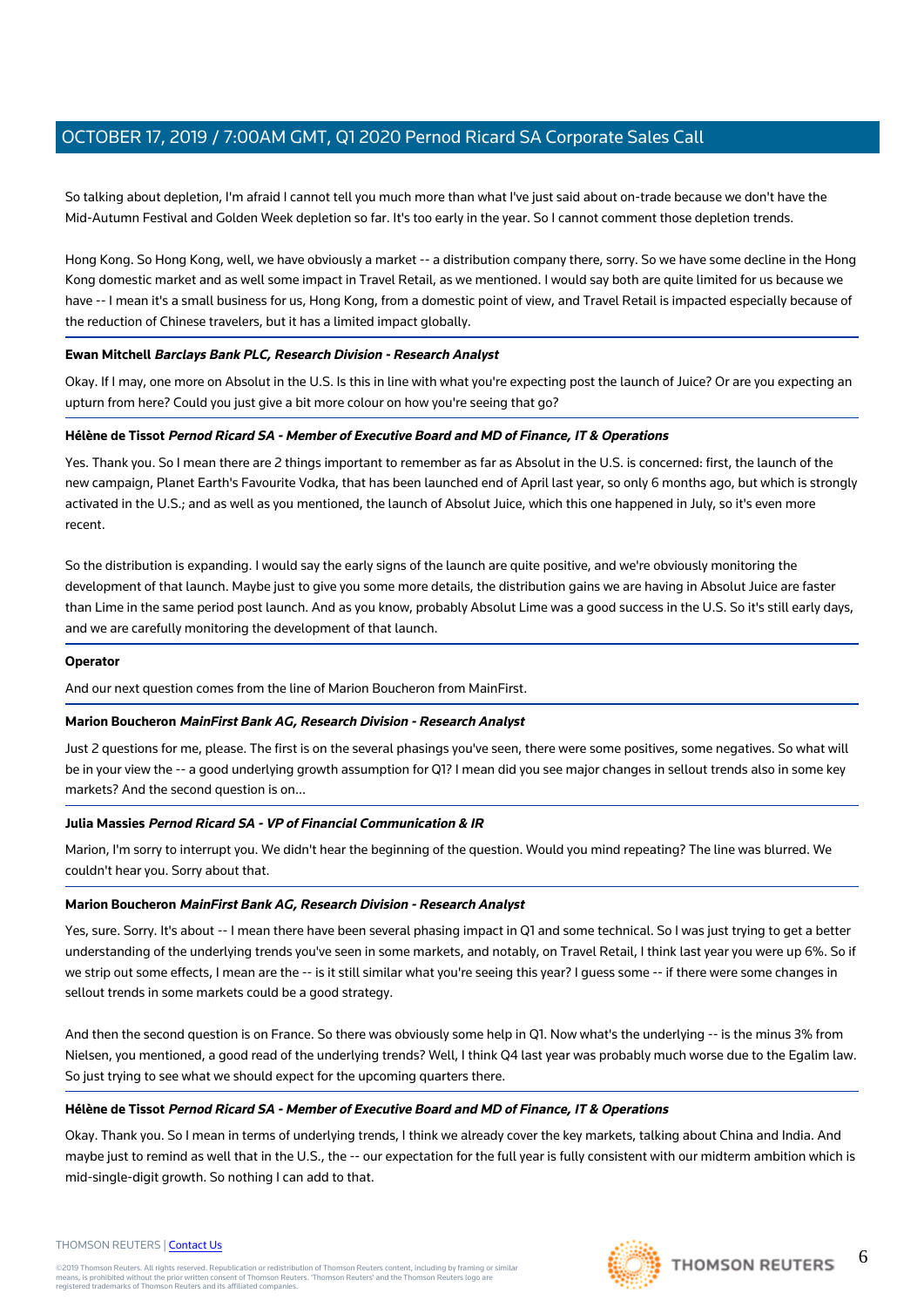So if we talk about then the other geographies, it's fair to say that the Western Europe is now back to growth, and this is mainly due to Germany's strong growth. So it's difficult obviously to talk about underlying trend by only referring to one quarter because, as you rightly mentioned, there's many things that can happen in terms of phasing of technicalities. Germany is exiting commercial disputes, so that's part of the reason of the dynamism. But the underlying trends are good, especially on the brands that I mentioned before.

Moving to France, because that's your next question, but I think it's as well probably the right market to flag in terms of underlying trends, unfortunately being less favourable than this first sales -- first quarter sales performance. The market is still in decline, and we are obviously still facing the same difficulties in terms of environment, which is a deflationary environment, and as well some categories that we are very exposed that are in decline.

What you mentioned about Egalim law is obviously still very relevant because the law is enforced. So -- and as we enforce since February or March last year, so we're going to have the impact of Egalim law in the coming months. So I don't think we should expect short term any improvement in that market. What is obviously very relevant to mention is that we have an ambitious plan to be back to market share gain in France with a significant organization to put agility and more efficiency in France to recover in that market, which is obviously quite relevant for us. But it's a midterm plan. The teams are going to be focused in the implementation of that plan this year, and this return to growth is the midterm ambition.

Yes, I think you mentioned as well something on Travel Retail. So there was a high comp basis, double-digit growth last year in the quarter.

#### **Operator**

(Operator Instructions) And the next question comes from the line of Chris Pitcher from Redburn.

#### **Chris Pitcher Redburn (Europe) Limited, Research Division - Partner of Beverages Research**

A couple of questions. Firstly, on the wine value strategy, how long until that stops being a drag on sales? And can you give us some indication of how the value strategy is impacting profitability for wine?

Can you just give us a bit more colour on the U.S. shipment phasing? You've just spent 2 quarters reducing inventories and now there's been some advanced shipments. Can we just understand what's going on there?

And then finally, just on India. Some other companies are talking about a slowing environment in India, particularly in the rural region. Can you give us any indication whether you're seeing something similar and what your split would be, say, rural versus urban, if you have that figure?

#### **Hélène de Tissot Pernod Ricard SA - Member of Executive Board and MD of Finance, IT & Operations**

Thank you. So I'll start with the wine. And so the value strategy is impacting us as well in this quarter, as you rightly pointed out. This is mainly at Jacob's Creek in the U.K., so we don't exactly quantify how long this is going to last. But I mean it is a strategy, so we're going to keep implementing it.

What I think is very important to point is that we have as well other brand and brand market combination on which the dynamism is much stronger. For instance, talking about Jacob's Creek, this is a very dynamic brand in a key market such as China and India with a very strong double-digit growth, and this is as well a brand which is very dynamic in Eastern Europe. And we have as well strong growth relays in our wine portfolio such as Campo Viejo in the U.S. So I wouldn't like to reduce the conversation on wine on the situation of Jacob's Creek in the U.K. There's much more dynamism in some other geographies and with as well some other brands.

So then the U.S., and so you were talking about the phasing of the shipments. So maybe let me use that question to clarify that we did implement this optimization of wholesalers' inventory in the second half last year, mainly I would say in the last quarter, to be fair, so this has been done by June 2019.

#### THOMSON REUTERS | [Contact Us](https://my.thomsonreuters.com/ContactUsNew)



7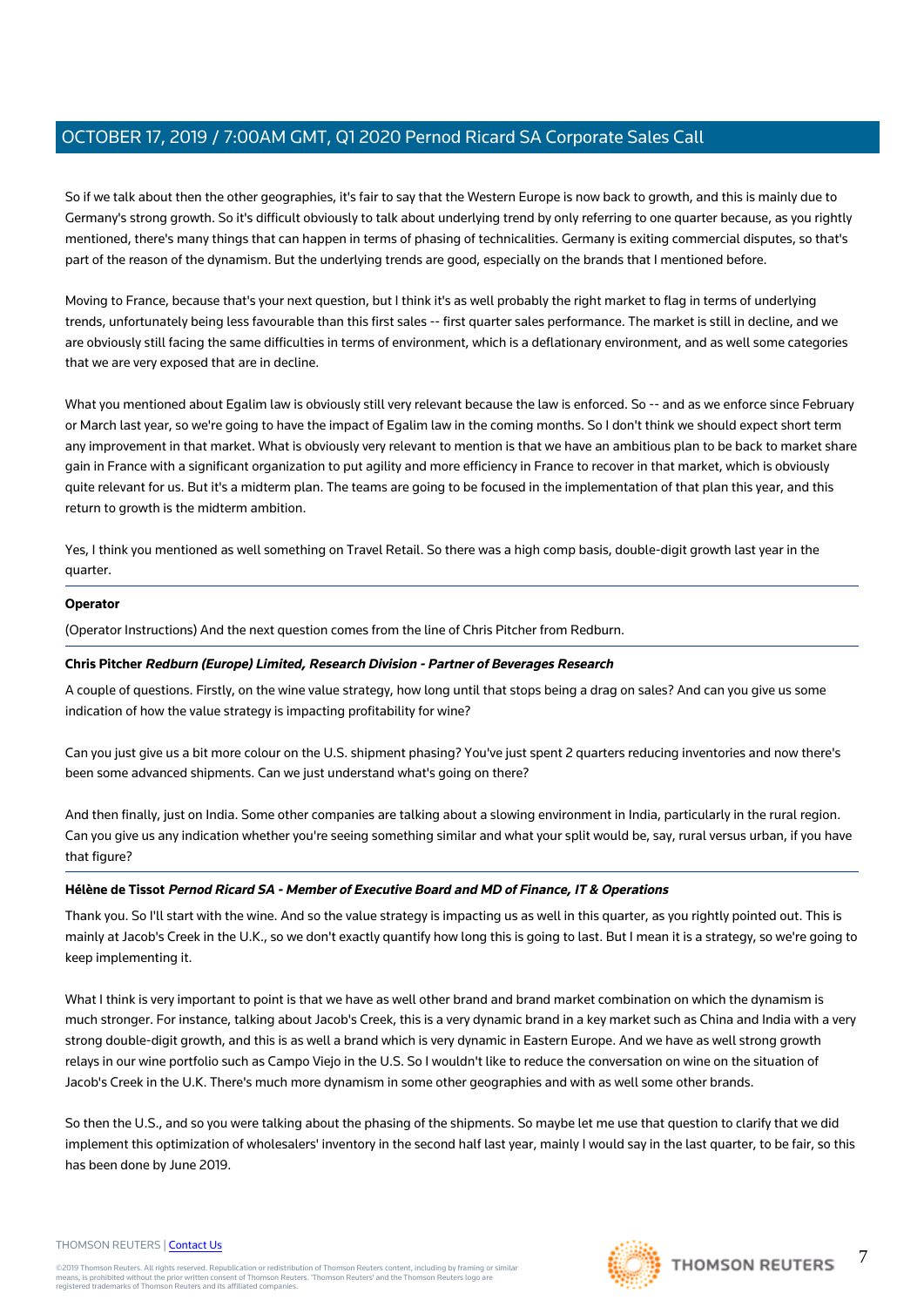Talking about the first quarter phasing, so the shipments are plus 6%, and we mentioned that the underlying trend is circa plus 4%, which is very consistent with what it was last fiscal year. So there's some difference in those numbers. They -- and some advanced shipments that have been done by wholesalers, let's say, anticipating the risk of U.S. tariff where, for which, as you know, there was lots of uncertainty in the list of products, the quantum as well of the year, tariff until the, I would say, probably the last minute. So that's one of the explanations.

The other one, which is the very usual one, is that obviously this is a quarter just before very festive season of October, November and December in the U.S. So shipments are as well accelerating to ensure that our products are at the right location in terms of point of sale and consumption for this very busy quarter in the U.S.

So talking about India in your last question. So it's fair to say that there is a softening of the macroeconomic environment. Probably as an illustration, as you know, the GDP of the second quarter was only plus 5%, which was quite low compared to what it used to be previously. So this is, let's say, softening. As obviously you know, India is a key market for us. We have a very strong ambition in India. Our midterm ambition is low double digit, and we believe this is the right as well underlying trend to expect for this fiscal year. So I would say no change at all in the fundamentals for us in India.

The softening of the environment for the first quarter has probably led to some, let's say, softer demand and some trading down. That's why we have some stronger performance of Imperial Blue compared to the other Seagram whiskies in this first quarter, but there is no change in the strategy and no change for us in terms of the ambition for the year.

Please remind as well that in the Q1, we had severe flooding, heavy rain and flooding in some key states in the eastern and western parts of India, especially Haryana and Maharashtra, which impacted our performance in this first quarter. And again, there was a very high comparable basis because last year was recycling the first quarter of the previous year with the highway ban and GST implementation.

#### **Operator**

And the next question comes from the line of Sanjeet Aujla, please, from Crédit Suisse.

#### **Sanjeet Aujla Crédit Suisse AG, Research Division - European Beverages Analyst**

Just going back to Global Travel Retail, I think you said Q1 last year was up double digit. Can you just give us a sense of what Global Travel Retail was up last year on a full year basis so we can get a sense of the phasing of the comparatives there?

And then my second question is on the U.S. Your underlying performance still seems to be around 4%, which is pretty in line with last year. Are you seeing any benefits yet from the stepped-up investments from your wholesalers following the inventory optimization across the portfolio?

### **Hélène de Tissot Pernod Ricard SA - Member of Executive Board and MD of Finance, IT & Operations**

Okay. Thank you. So on Global Travel Retail, again, I would say, first, a quarter is a quarter; and second, Global Travel Retail can be very volatile. So that's, I would say, 2 very good reasons not to spend too much focus on what is the expectation from one quarter to the other. To answer your question, Global Travel Retail last year was growing by 6% for the full year and it was double digits in the first quarter.

So moving to the U.S. So this plus 4%, as you mentioned, is very consistent with our performance last year. It's broadly in line with the market. Obviously, we have strong ambition in the U.S. As I mentioned, midterm ambition is mid-single digit. This is our #1 market. We have significantly increased our investments 2 years ago to support that ambition, and we are obviously keeping a strong focus and investment in that key geography for us. So no change, obviously, in our ambition. This is, again, only a quarter. Everything which is put in place is there to give us the right outcome for the full year and the following years.

As far as the wholesale support are concerned, as you rightly mentioned, we did negotiate with them stronger activation in the context of the inventory optimization, and this is going to be happening in the full year. So there is, let's say, no need to focus on one quarter versus the other in terms of activation. What matters is a continued investment strategy and focus on our teams and our customers to deliver that ambition.

#### THOMSON REUTERS | [Contact Us](https://my.thomsonreuters.com/ContactUsNew)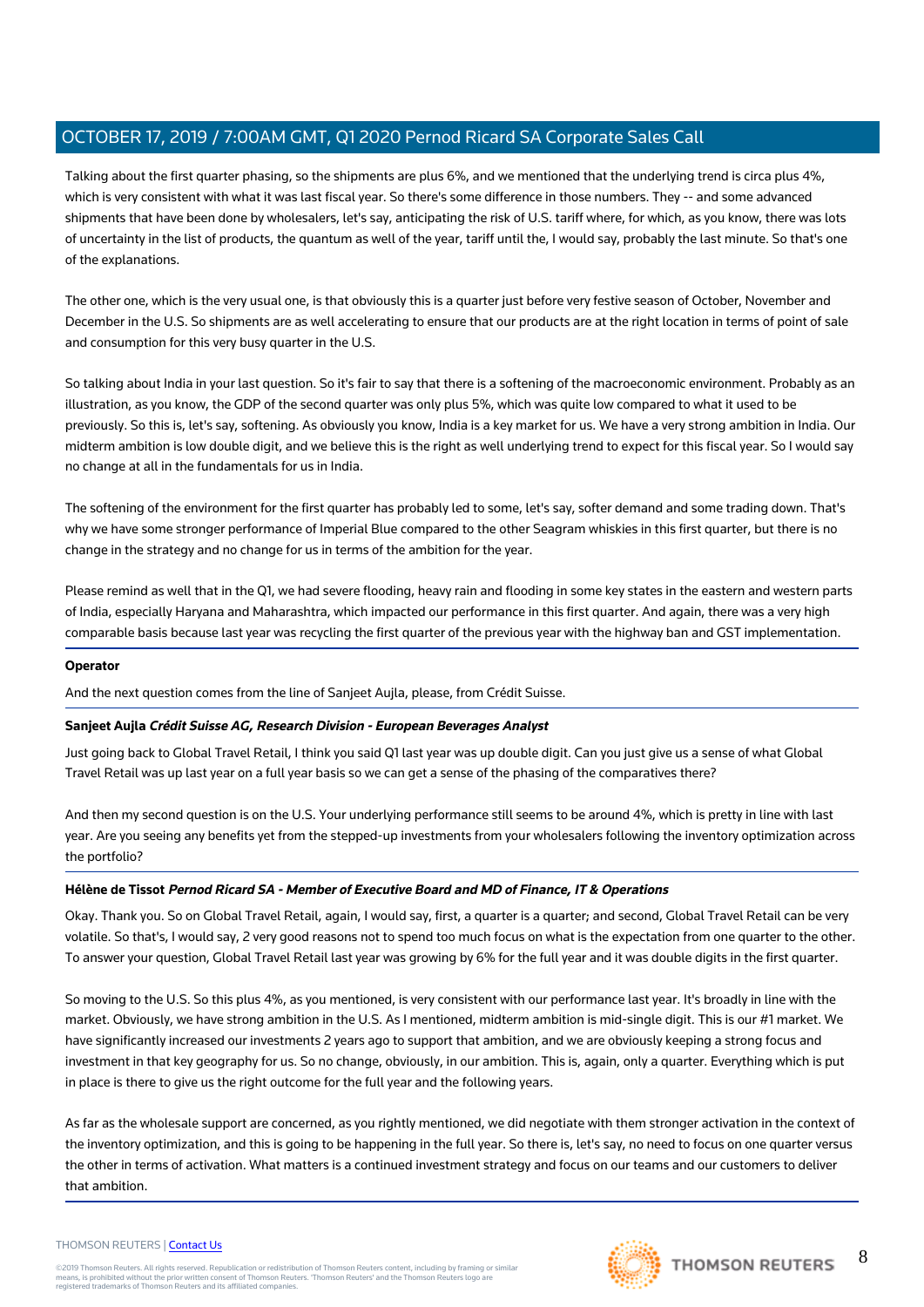#### **Sanjeet Aujla Crédit Suisse AG, Research Division - European Beverages Analyst**

Got it. And just a quick technical one on tax. Since you last updated, I think there's been a reduction in the corporate tax rate in India. Are you able to give us some sensitivity on that to your business here?

#### **Hélène de Tissot Pernod Ricard SA - Member of Executive Board and MD of Finance, IT & Operations**

Well, we don't quantify this. And obviously, this is a sales call. But I think what I can say is that this recent tax reform obviously appears to be good news, and this should as well help the dynamism of the economy in that key market for us. So we'll probably be able to give you more flavor than that in our next communication.

#### **Operator**

And the next question comes from the line of Simon Hales from Citi. So we will pass to the next question that comes from Andrea Pistacchi from Deutsche Bank.

#### **Andrea Pistacchi Deutsche Bank AG, Research Division - Research Analyst**

Hélène and Julia, 3 questions, please. The first one, could you talk a bit about the stock levels in China, how you feel about these stock levels going into Chinese New Year and whether we should expect a bit of a replenishment of stocks as you go into new year? And in terms -- given the timing of the Chinese New Year, a bit earlier this year, whether this will have an impact, a positive impact on Q2?

The second question, on your guidance, you've confirmed 5% to 7% EBIT guidance organic. At the full year, you were saying that this guidance was factoring in some of the, obviously, risks in the environment. Now the biggest one of these risks was tariff risk presumably, which for now seems to have gone away. Now of course, this may change, but for now, it's gone away. Does this mean -- I don't quite know how to say that, does this mean that you are, if anything, even more confident about this guidance? I'm saying this in the context of consensus being close to 8%, still above your guidance range.

And then if I may, the final question is on the U.S. on Jameson, which you're saying is performing strongly. Can you just give an update on Jameson, in particular on those SKUs of Jameson, like Caskmates, which were underperforming but you were working on to improve?

#### **Hélène de Tissot Pernod Ricard SA - Member of Executive Board and MD of Finance, IT & Operations**

Yes. Thank you very much. So I'll start with your first question about China stock levels and Chinese New Year phasing. So maybe just to remind you that we are monitoring very closely the stock evolution. We have a very good visibility on a monthly basis. So we did have a very healthy trade inventory stock at the end of last fiscal year and then we are following that all along the year. Obviously, there is some increase just before some significant festive season, but obviously quite usual.

So talking about the phasing of Chinese New Year, it's going to be 25th of Jan. Last year, it was the 5th of February, so it's a bit earlier. So it could have some impact in terms of stronger Q2 for us. Having said that, the intake barriers can really change year-on-year on Chinese New Year, so I wouldn't elaborate too much on that. It's too early to give as well the trend of what could be the phasing of the replenishment of stock. And I would like to highlight that we have a high comp last year for the H1 even if Chinese New Year was a bit later than it's going to be this year. Plus, China was at plus 28% for the year, first half, so we're going to have a high comp there.

For the guidance, so I think as you rightly mentioned, the guidance that we are confirming today has been built and have focused in a context that we qualify as particularly uncertain and that we still qualify as particularly uncertain. Unfortunately, I just need to amend what you said, the tariffs have not gone away. They are implemented as of tomorrow. So the rate and the uncertainty around the rates have been clarified, let's say, but it has been as well. It is materialized and it's going to happen tomorrow, and obviously it's not good news. So I just wanted to clarify that.

So the guidance right now is confirmed as well because the environment remain particularly uncertain, as I mentioned. The U.S. risk was and is one of the factor. By the way, there is still uncertainty of this U.S. tariff impact for the full year because, as you might have seen, this what is called a carouseling process, which means that there will be a review of the list subject to this 25% tariff in 120 days and then again in 180 days. So the risk is still there.

#### THOMSON REUTERS | [Contact Us](https://my.thomsonreuters.com/ContactUsNew)